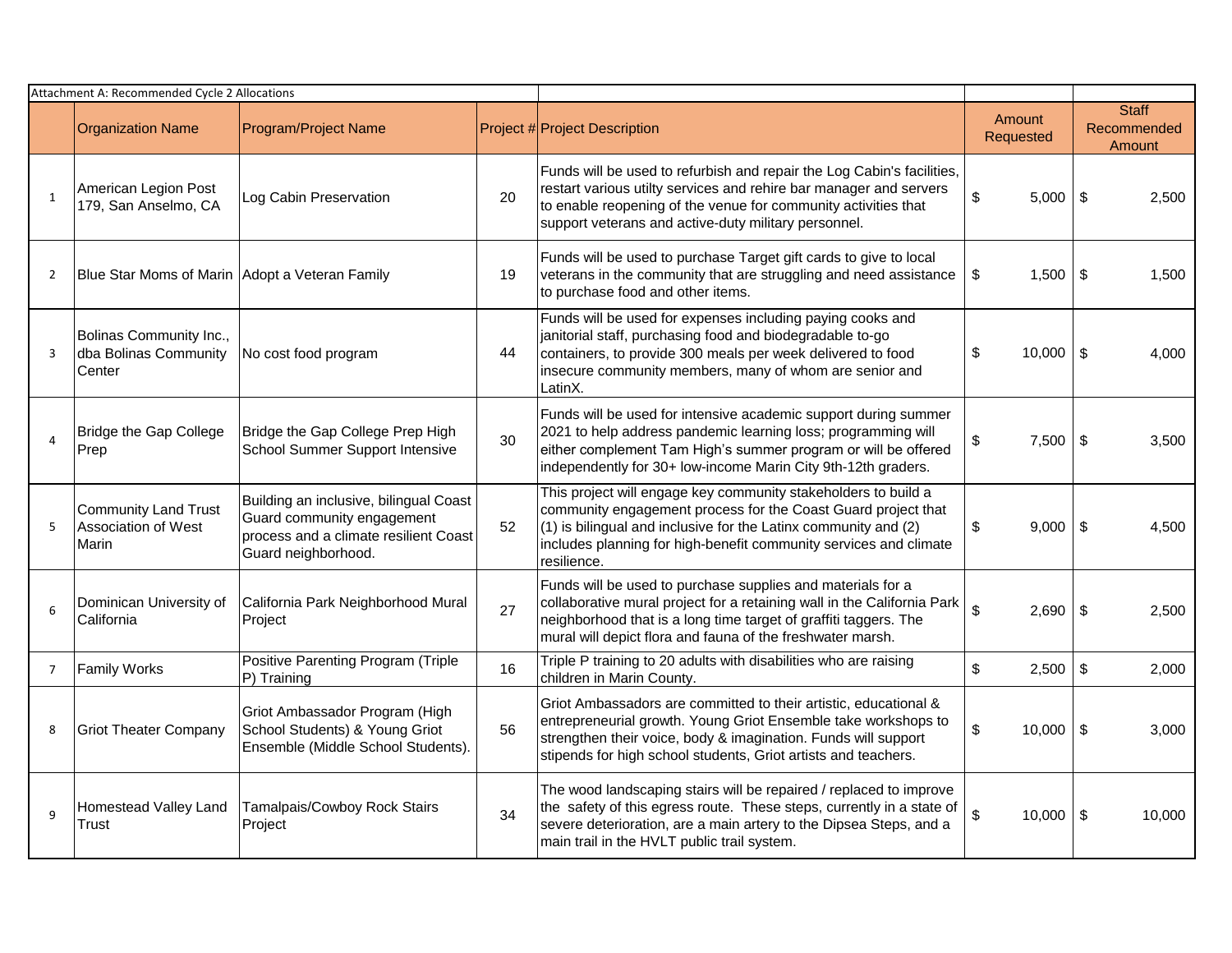| 10 | <b>KWMR</b>                                                       | Engineering upgrades to support<br><b>KWMR Programming</b>        | 4  | KWMR needs to hire an outside audio engineer to help us make<br>changes to our equipment and redo some of the engineering to<br>allow staff to bring volunteer programmers onto the air remotely.                                                                   | 2,500<br>\$         | -\$ | 2,500  |
|----|-------------------------------------------------------------------|-------------------------------------------------------------------|----|---------------------------------------------------------------------------------------------------------------------------------------------------------------------------------------------------------------------------------------------------------------------|---------------------|-----|--------|
| 11 | Marin City Community<br>Development<br>Corporation                | Summer Youth Employment<br>Program and Youth Education<br>Program | 31 | Funds will be used to support the SYEP which will offer workshops<br>for learn "soft skills", a skills assessment test, and individual and<br>group projects for Marin City youth.                                                                                  | \$<br>10,000        | \$  | 4.500  |
| 12 | Marin Court Appointed<br>Special Advocates                        | Get Moving Together                                               | 28 | Funds will be used to provide opportunities for summer camps,<br>dance classes, organized sports and other physical activities along<br>with the necessary equipment for children in the Marin County<br>Juvenile Court System.                                     | \$<br>5,000         | \$  | 5,000  |
| 13 | Marin History Museum                                              | Louise Arner Boyd Permanent<br>Exhibit                            | 35 | Funds will be used to complete the first 16 square feet of a<br>professional interactive and permanent Louise Arner Boyd Exhibit<br>at the Boyd Gate House and to kick off the capital campaign for its<br>completion.                                              | \$<br>8,000         | \$  | 3.000  |
| 14 | Marin Museum of<br>Contemporary Art                               | Marin's Community School Summer<br>Art program                    | 5  | The Marin's Community Schools Summer Art program is a<br>collaboration between MarinMOCA and the Marin County Office of<br>Education to provide art instruction to residents of juvenile hall and<br>the students of Marin's alternative junior/senior high school. | \$<br>3,780         | -\$ | 3,780  |
| 15 | <b>Marin Senior</b><br>Coordinating Council<br><b>DBA Vivalon</b> | iPads for Vivalon Talking Tech                                    | 29 | This grant will fund the purchase of iPads and accessories for<br>Vivalon Talking Tech, a new program to match volunteers with<br>socially isolated older adults to provide technology training so they<br>can connect with family, friends, and health resources.  | \$<br>9,526         | -\$ | 4.820  |
| 16 | Marin Theatre Company                                             | Marin Theatre Company's Arts<br><b>Education Programs</b>         | 42 | Funds will be used to support Marin Theatre Company's arts<br>education personnel, promotional and classroom materials,<br>teaching and professional artist fees, professional development,<br>and COVID-19 mitigations.                                            | \$<br>5,000         | \$  | 3,500  |
| 17 | Museum of the American<br>Indian                                  | <b>MAI Online Educational Resources</b>                           | 43 | Funds will be used to create online educational resources,<br>including several videos to provide increased access to educators, \ \\$<br>students and the community both now and post-pandemic.                                                                    | 10,000              | -\$ | 10.000 |
| 18 | New Beginnings Law<br>Center                                      | <b>Homelessness Project</b>                                       | 45 | NBLC will provide 20 clients experiencing homelessness with<br>community re-entry services through case management, referrals,<br>and collaboration with other community resources with the goal of<br>full community reintegration.                                | \$<br>$10,000$   \$ |     | 2.000  |
| 19 | <b>Next Generation</b><br><b>Scholars</b>                         | <b>NGS Summer Academy Healthy</b><br>Food Program                 | 22 | Our Summer Academy will serve up to 200 students in grades 1st -<br>12th in a hybrid 5-week full-day program. Funds will be used to<br>provide breakfasts, snacks and lunches to all students daily at no<br>cost.                                                  | 9,000<br>\$         | -\$ | 6,000  |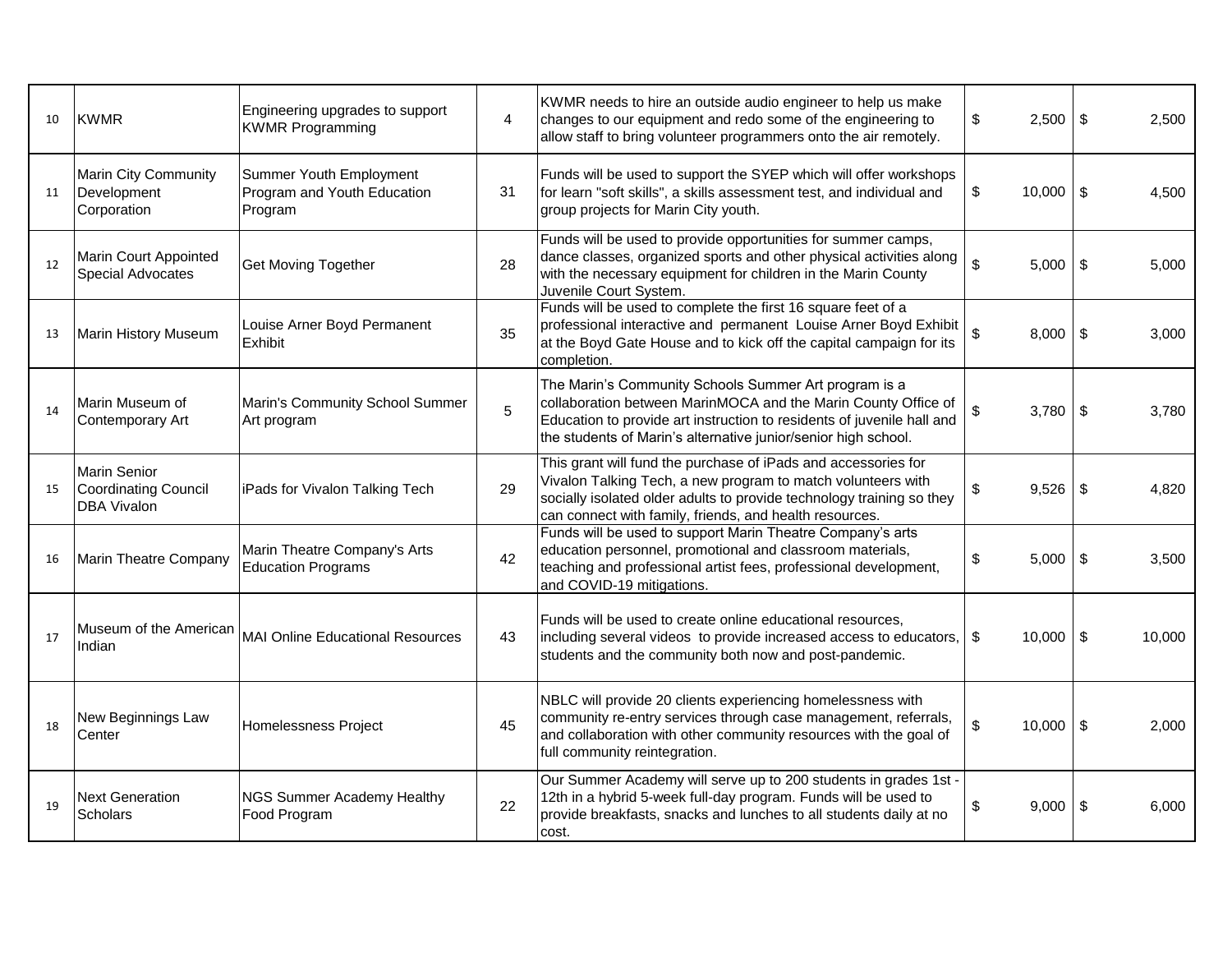| 20 | Next Steps Liaison<br>Project                                                       | Garden and Internship Re-launch                                                                  | 37 | Funds will be used to pay a garden co-facilitator and a Slide Ranch<br>co-facilitator, to purchase gardening materials, and for youth<br>internships for the re-launch of our Juvenile Hall garden and our<br>agricultural internships.                             | \$<br>$10,000$ \ \$                | 2,000        |
|----|-------------------------------------------------------------------------------------|--------------------------------------------------------------------------------------------------|----|---------------------------------------------------------------------------------------------------------------------------------------------------------------------------------------------------------------------------------------------------------------------|------------------------------------|--------------|
| 21 | North Marin Community<br>Services                                                   | <b>NIOT Novato</b>                                                                               | 14 | We are in year 3 becoming a NIOT National Gold Star City. Funds<br>will: launch & manage a Hate Response Team (HBIRT); support<br>action/training plan for stakeholders; coordinate BIPOC speakers<br>series & community conversations; & support sustainability.   | \$<br>$10,000$   \$                | 10,000       |
| 22 | One Percent for<br>Education                                                        | Joining forces for Educational Equity                                                            | 15 | Funds will be used to for staff support and informational materials<br>to engage with local businesses of all sizes to encourage them to<br>provide funding and volunteer support to nonprofits that serve<br>disadvantaged students.                               | \$<br>$10,000$   \$                | 2,500        |
| 23 | Oshalla Diana<br>Marcus/Marin City Arts &<br>Culture (Intersection for<br>the Arts) | Marin City Arts Festival                                                                         | 18 | MC Arts & Culture will host it first annual, Marin City Arts Festival--<br>a celebration of art in the park. To be held in the open air, family<br>friendly, Marin Parks & Rec's, Rocky Graham Park. Friday &<br>Saturday. July 16th &17th 2021.                    | \$<br>7,500                        | -\$<br>3,500 |
| 24 | Papermill Creek<br>Children's Corner                                                | Outdoor Classroom                                                                                | 3  | Funding to help cover the cost to update and maintain an Outdoor<br>Classroom to support an outdoor learning environment that helps<br>prevent the spread of COVID-19.                                                                                              | \$<br>10,000                       | \$<br>4,500  |
| 25 | Performing Stars of<br>Marin                                                        | Celebrating Early Literacy - Virtual<br>Celebrity Author Book Readings for<br>Marin County Youth | 38 | Funds will be used to pay for staff time, free books for distribution &<br>technical costs to host ~150 children at virtual celebrity author book<br>readings targeting lower-income youth in Southern Marin with<br>presentations from emphasizing BILPOC authors. | $\mathbf{\hat{z}}$<br>$5,000$ \ \$ | 3,500        |
| 26 | Point Reyes Farmers'<br>Market (West Marin<br><b>Community Services)</b>            | Point Reyes Farmers 2021                                                                         | 57 | Funds will be used to secure insurance, permits, repair or replace<br>equipment, sanitization supplies, and additional signage for the<br>2021 Point Reyes Farmers Market.                                                                                          | \$<br>$5,000$ \ \$                 | 2,500        |
| 27 | Project Avary Inc                                                                   | 2021 Summer Camp Counselor<br>Training                                                           | 39 | Funds will help support children with incarcerated parents to<br>participate in our summer camp at Clem Miller in Point Reyes.                                                                                                                                      | \$<br>$10,000$ \ \$                | 3,000        |
| 28 | San Geronimo Valley<br><b>Community Center</b>                                      | NextGen Climate Action Internship                                                                | 21 | Funds will be used to provide stipends to transitional-aged youth<br>and young adults who are participating in an internship program<br>that is focused on climate action, leadership, mentorship, and<br>community engagement.                                     | \$<br>$3,500$ \$                   | 3,500        |
| 29 | Slide Ranch                                                                         | Accessible Garden                                                                                | 53 | The goal of our accessible garden is to make sure everyone can<br>access the wonders of the outdoors where they are. Our accessible<br>garden will be ADA and it will be a sensorial garden featuring<br>movement, smells, tastes and tacticle opportunities.       | \$<br>$10,000$ \ \$                | 2,000        |